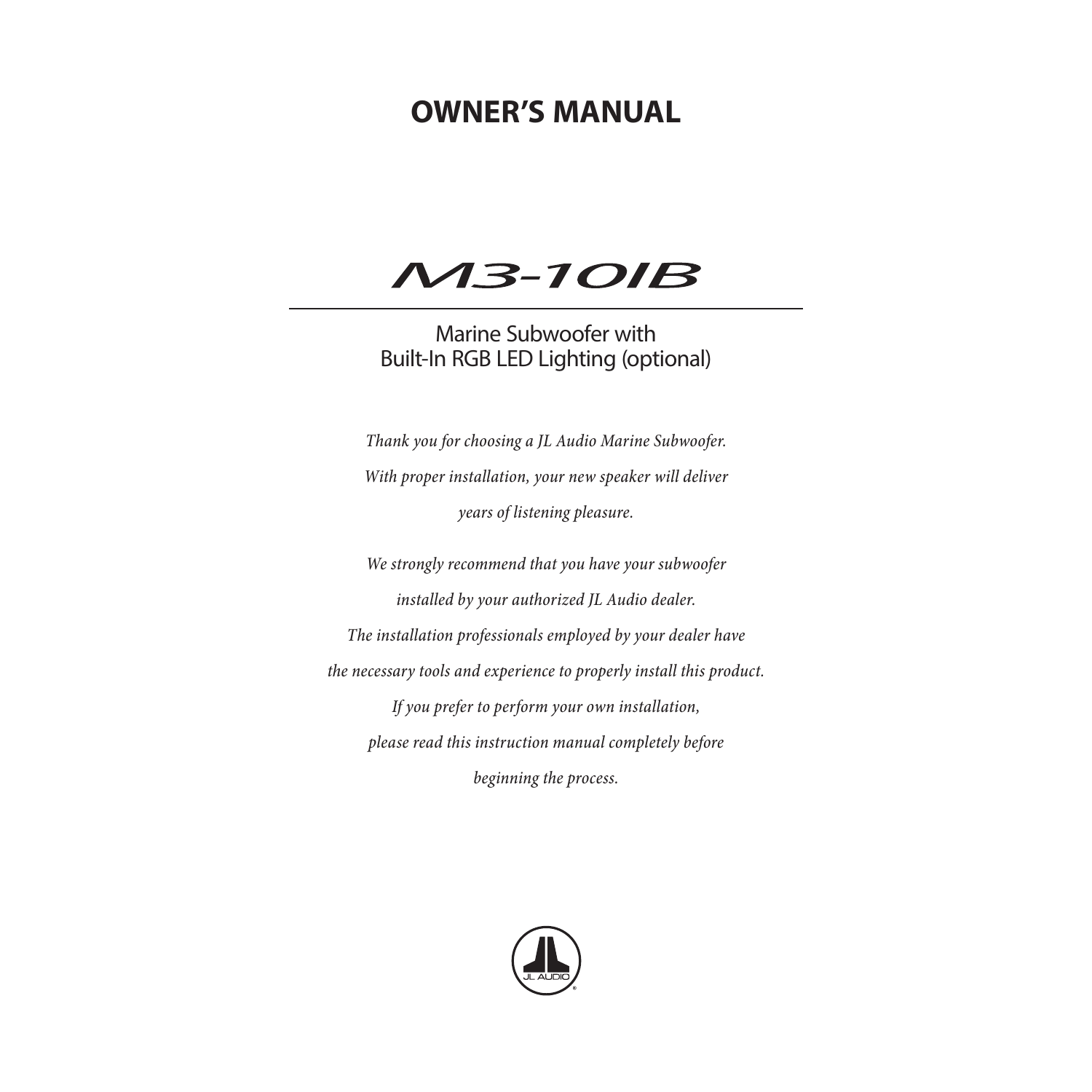



| <b>Subwoofer Physical Specifications</b>                                           |                   |
|------------------------------------------------------------------------------------|-------------------|
| <b>Nominal Diameter</b>                                                            | 10 in / 250 mm    |
| <b>Outer Diameter (A)</b>                                                          | 10.75 in / 273 mm |
| <b>Bolt Hole Circle (B)</b>                                                        | 9.71 in / 247 mm  |
| Frontal Grille Protrusion-Classic* (C)                                             | 1.50 in $/$ 38 mm |
| <b>Frontal Grille Protrusion-Sport* (C)</b>                                        | 1.58 in / 40 mm   |
| <b>Mounting Hole Diameter (D)</b>                                                  | 8.875 in / 225 mm |
| <b>Mounting Depth (E)</b><br>5.00 in / 127 mm                                      |                   |
| <b>Net Weight</b><br>12.60 lbs / 5.70 kg                                           |                   |
| 0.52 ft <sup>3</sup> / 1.47 litres<br><b>Driver Displacement</b>                   |                   |
| * Frontal grille protrusion measured from mounting surface (Sport Grille Pictured) |                   |

# **INCLUDED PARTS**

- One Polymer Subwoofer Grille
- Six #8 x 1 1/2-inch (38 mm) Phillips pan-head stainless-steel screws
- Six #8 stainless-steel washers
- Logo Badges

One Pair Black (Gunmetal Sport Models Only)

One Pair White (White Sport Models Only)

# **LED Equipped Models**

Built-in, RGB LED lighting delivers beautiful accent illumination. LED functionality requires separate wiring at each speaker location. Adjustable control of RGB lighting requires the use of an RGB lighting controller (sold separately). For optimal performance, we recommend using the JL Audio marine lighting controller (MLC-RW).

| <b>Subwoofer Parameters</b>        | <b>M3-10IB</b>                                |
|------------------------------------|-----------------------------------------------|
| Free Air Resonance (Fs):           | 41.84 Hz                                      |
| Electrical "Q" (Qes):              | 0.806                                         |
| Mechanical "Q" (Qms):              | 11.751                                        |
| Total Speaker "Q" (Qts):           | 0.754                                         |
| Equivalent Compliance (Vas):       | 1.29 ft <sup>3</sup> / 36.53 litres           |
| One-way, Linear Excursion (Xmax)*: | 0.42 in / 10.7 mm                             |
| Efficiency (1W/1m)**:              | 87.23 dB SPL                                  |
| Effective Piston Area (Sd):        | 50.68 in <sup>2</sup> / 0.0327 m <sup>2</sup> |
| DC Resistance (Re):                | 3.957 ohm                                     |
| Nominal Impedance:                 | 4 ohm                                         |
| Infinite Baffle Use:               | Yes (Preferred)                               |
| Enclosure Use:                     | Yes (Sealed Only)                             |
| Power Handling (continuous):       | 175W                                          |

 \* Xmax specifications are derived via one-way voice coil overhang method with no correction factors applied.

\*\* Efficiency (1W/1m) is not an accurate indicator of a subwoofer's output capability and should not be used as a comparison to other subwoofers to determine which one is "louder" !

We recommend the use of this speaker in a bi-amplified system using high-quality satellite speakers and amplifiers. We do not recommend the use of this subwoofer with a passive crossover (coil), as this type of device will adversely affect performance.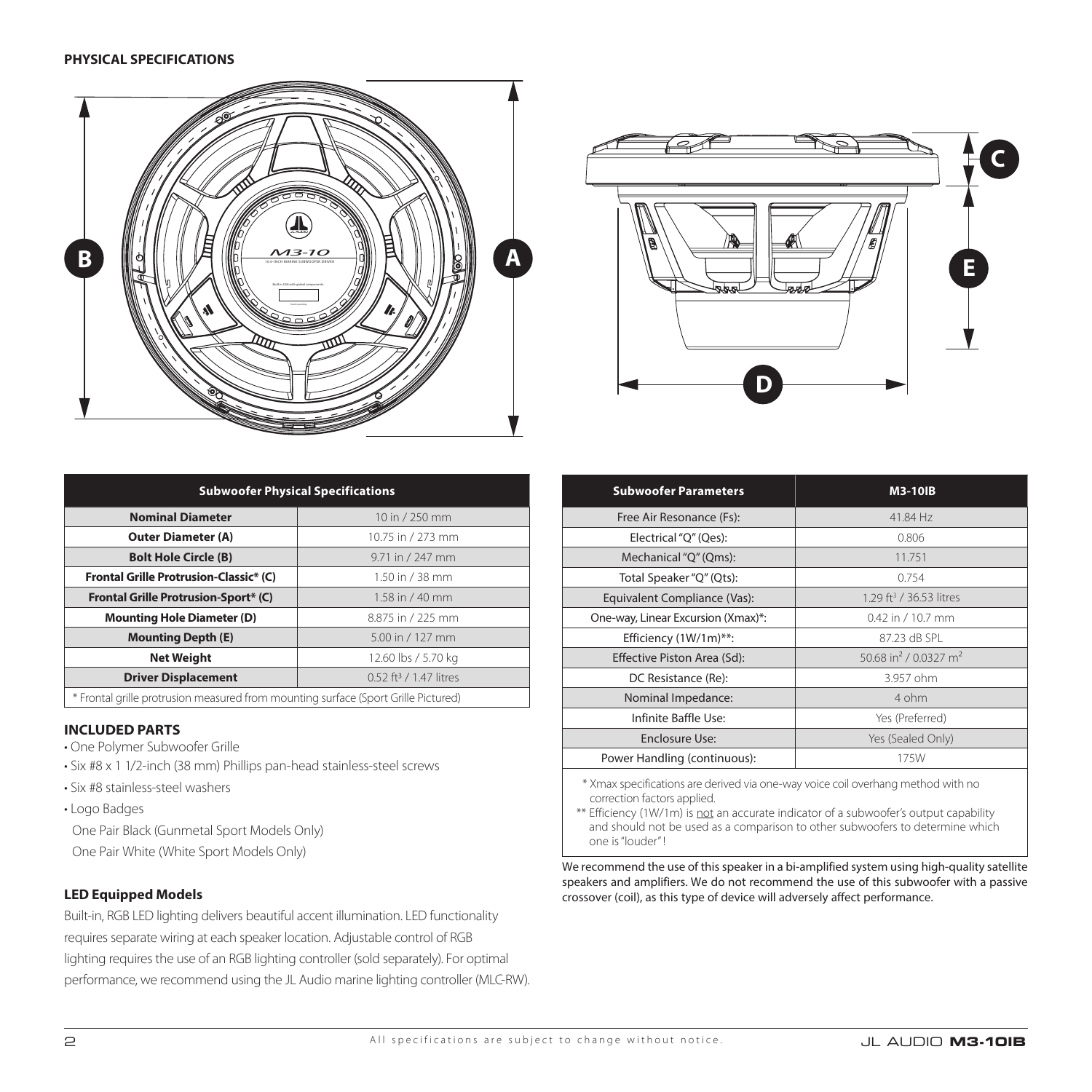# **B** CAUTION

**While this speaker is designed to be water and spray resistant, it is not designed to be submerged or to withstand high-pressure water spray. Do not install on submersibles, personal watercraft or any other vessel likely to be under water at any time.**

**Please exercise care when washing your boat to avoid damaging your speaker. Avoid contact with harsh chemicals or cleaning agents to prevent damage to the speaker's finish that will not be covered under warranty. Wash with mild soap and rinse with freshwater only.** 

**Prolonged exposure to sound pressure levels in excess of 100dB can cause permanent hearing loss. This high-performance speaker can exceed this level. Please exercise restraint in its operation in order to preserve your ability to enjoy its fidelity.**

**When installing a subwoofer in your vessel, it is extremely important to secure it firmly. This applies not only to the woofer itself, but also any structure it is mounted to. If not firmly attached, the speaker can become dangerous projectile in a collision. Please review the mounting information carefully and use the supplied marine-grade hardware to mount this product.**

# **WARNING**

**It is absolutely vital that your speaker is connected as shown in this manual. Failure to connect the system as shown will result in damage to your speakers which is NOT covered under warranty.** 

**Do not attempt to remove the lighting LEDs from the grille. The LEDs are permanently fixed to the grille and their wiring is permanently fixed and attempting to remove them will cause damage and this damage will not be covered under warranty.**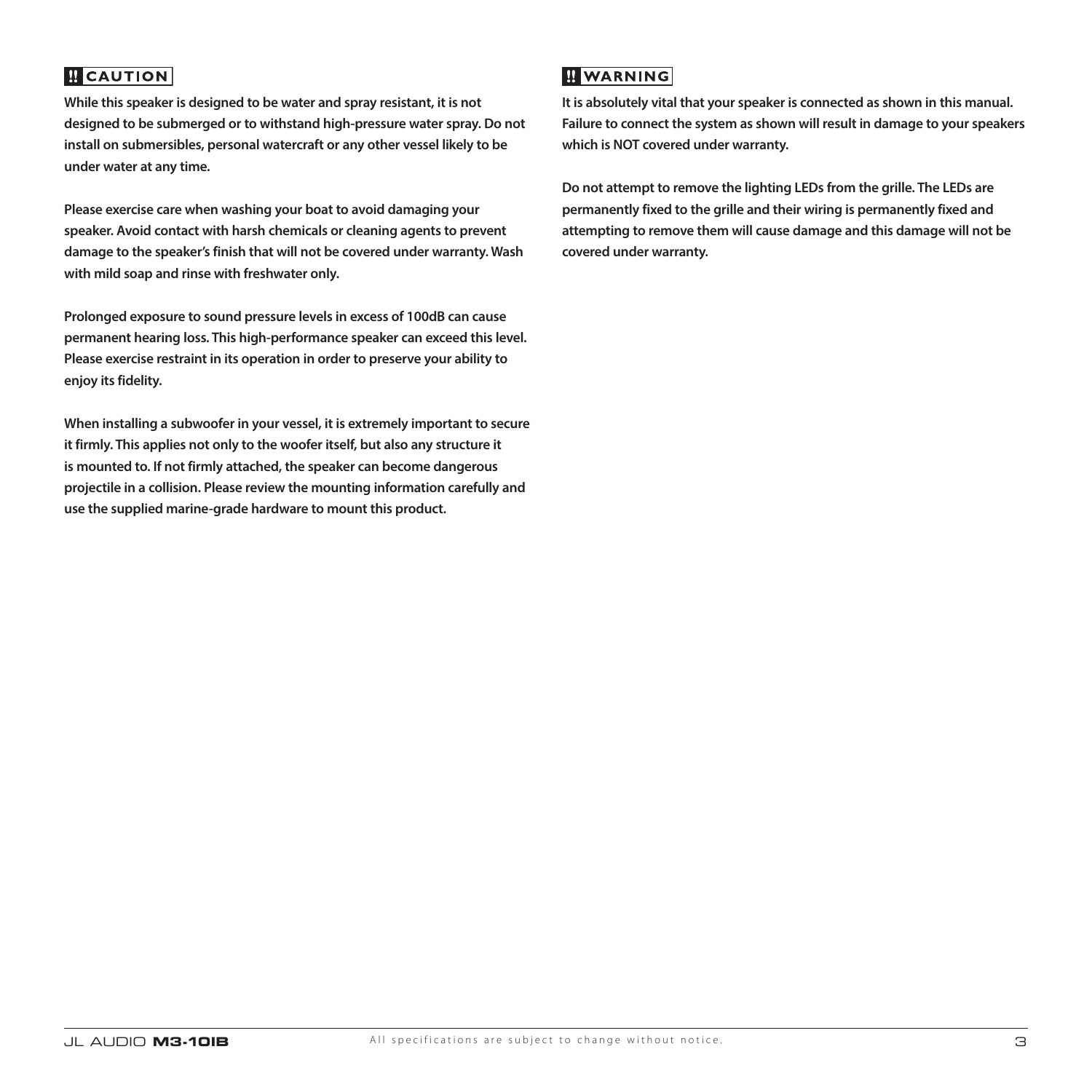# **ENCLOSURE SPECIFICATIONS**

The M3-10IB subwoofer is designed for infinite-baffle operation with a large volume of air behind it (at least 2 cu. ft. / 56.6 l). For best performance, the installation location/compartment must remain unoccupied and free of boating equipment (safety gear, life jackets, etc.). If you decide to build a dedicated enclosure, you may refer to the suggested design below.

| Subwoofer | <b>Recommended Sealed Design</b>   |                                                                   |            |                   |            |
|-----------|------------------------------------|-------------------------------------------------------------------|------------|-------------------|------------|
|           | <b>Volume</b><br>(net int.)        | <b>External Dimensions</b><br>(Width $x$ Height $x$ Depth)        | F3<br>(Hz) | <b>Fc</b><br>(Hz) | <b>Otc</b> |
| M3-10IB   | $2.00 \text{ ft}^3$<br>56.6 litres | 18 in. $\times$ 18 in. $\times$ 14.5 in.<br>457 mm x 457 x 368 mm | 42.9       | 53.66             | 0.967      |

**NOTE:** The enclosure recommendations listed are external dimensions which assume the use of 3/4" (19mm) thick material. If you are using 5/8" (16mm) thick material, subtract 1/4" (6.5mm) from each dimension. Do not use any material with a thickness of less than 5/8" (16mm) as this may compromise the rigidity of the enclosure.

**NOTE:** All enclosure volumes listed are net internal volumes! Box volume displacement, port displacement and brace displacement must be added to obtain the final gross internal volume. All enclosure dimensions listed have already taken this into account.

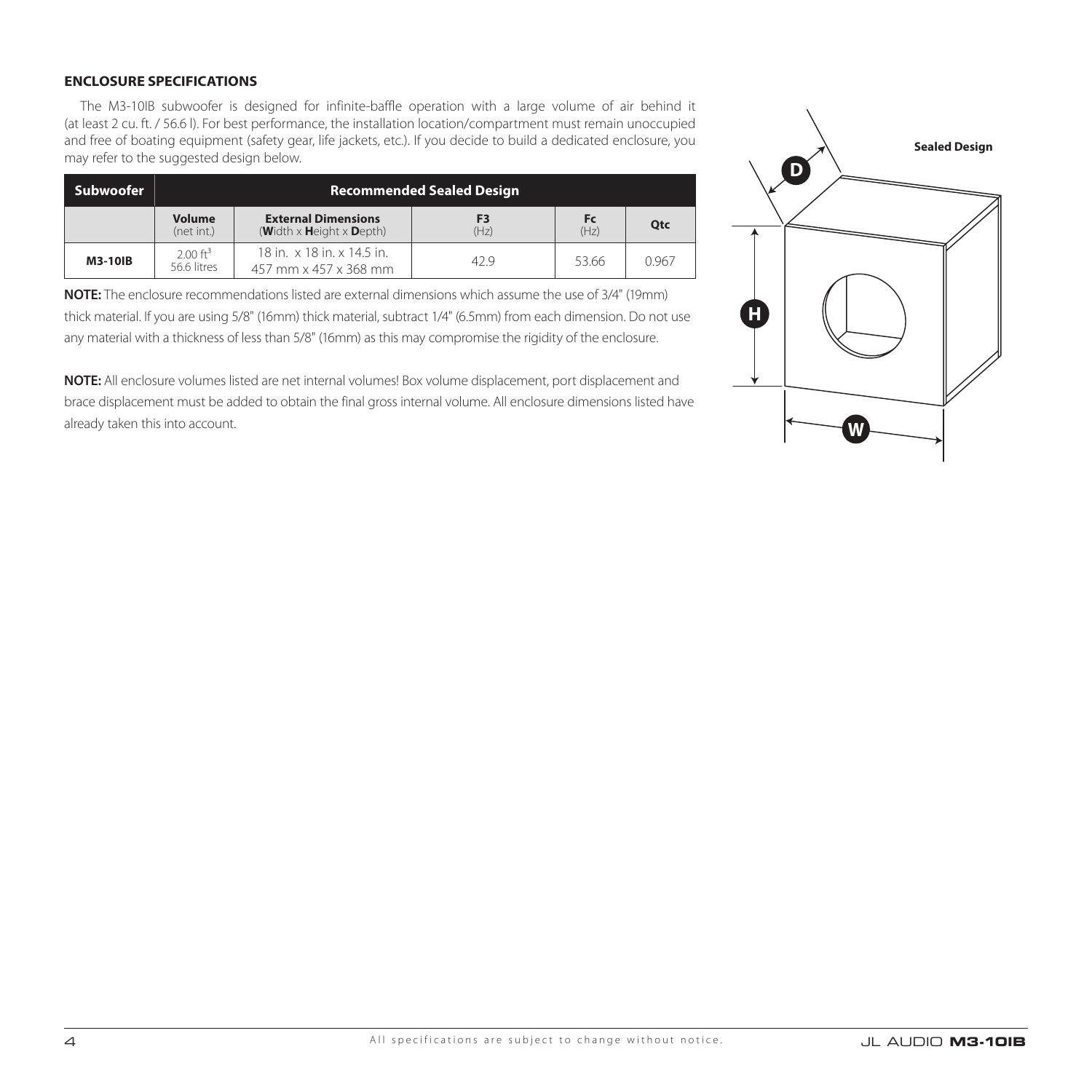# **INTEGRATED RGB LED LIGHTING**

Illuminated speaker models are outfitted with multi-color LEDs to produce vibrant accent lighting. Embedded within each speaker grille are six RGB LEDs, positioned and concealed from direct sight. Wire leads exiting from behind the grille includes LED connections. Refer to the table below for individual RGB wire connection info. **Note: Wiring connections at each speaker location are required for LED functionality.**

| <b>Wire Color</b> | <b>RGB LED Connection</b>    |
|-------------------|------------------------------|
| Red               | Red RGB LED Negative (-)     |
| Green             | Green RGB LED Negative (-)   |
| Blue              | Blue RGB LED Negative (-)    |
| Yellow            | Main RGB LED Positive (+12V) |

Adjustable control of RGB lighting may be achieved with the use of an RGB lighting controller (sold separately). Refer to the instructions of your RGB lighting controller for specific connection info. **Note: When selecting an RGB lighting controller, make sure that the total amperage demands of all LED circuits does not exceed the output capacity of the controller. Refer to the table below for the individual current draw amounts and sum (add) the total.** For optimal performance, we recommend using the JL Audio marine lighting controller (MLC-RW).

## **RGB LED SPECIFICATIONS**

| <b>Specification</b>              | <b>M3-10IB</b> |
|-----------------------------------|----------------|
| <b>LED Current Draw at 12V DC</b> | 108 mA         |
| <b>Recommended Fuse Value</b>     | 150 mA         |
| <b>LED Voltage Range</b>          | 10 - 14.4V DC  |

## **DIRECT LED WIRING**

Alternatively, you may hard wire individual leads or a combination of leads to achieve up to seven different LED color assortments. Refer to the table below for the wire colors used to achieve specific LED colors.

| <b>LED Color</b> | <b>Wire Color(s)</b> | <b>Connection</b>                               |  |
|------------------|----------------------|-------------------------------------------------|--|
| Red              | Red                  |                                                 |  |
| Green            | Green                | Combine selected wires<br>from all speakers and |  |
| Blue             | Blue                 |                                                 |  |
| Yellow           | Red and Green        | connect to negative                             |  |
| Pink             | Red and Blue         | ground or to the negative                       |  |
| Aqua             | Green and Blue       | (-) battery post.                               |  |
| White            | Red, Green and Blue  |                                                 |  |
|                  |                      |                                                 |  |

Combine all YELLOW (+12V) leads together (parallel) and connect to a switched +12V supply. See below for additional info.

#### **LED WIRING CONSIDERATIONS**

- Do not connect to 24V electrical systems.
- Do not connect the speakers' LED lights to the vessel's navigational lighting circuits.
- For short-circuit protection, we recommend installing a fuse (not included) at EACH speaker's YELLOW (+12V) LED power connection lead. Refer to the **RGB LED Specifications** table (at left) for recommended fuse ratings.
- We recommend a minimum of 16AWG wire size for each speaker's LED connection circuits.
- In addition to the above, we recommend activating the speakers' LEDs thru a cabin/interior lighting circuit that supplies +12V via an existing switch. If an existing switched circuit is not available, you may install a dedicated toggle/ rocker style switch that will supply positive (+12V) power. Fuse this main +12V connection according to the total amperage demands of all LED circuits. Refer to the **RGB LED Specifications** table (at left) for individual current draw amounts and recommended fuse ratings.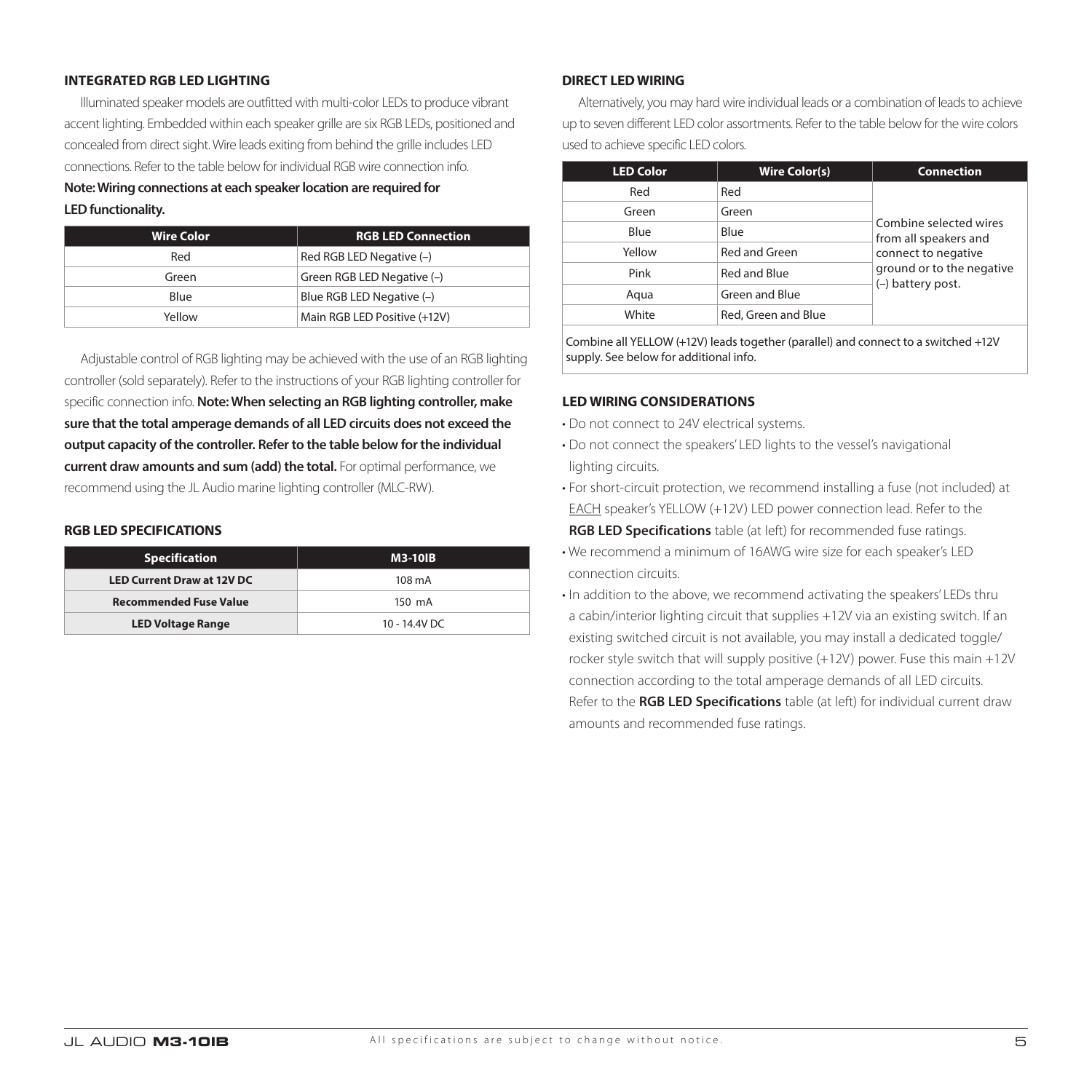# **BEFORE YOU BEGIN INSTALLING**

- Check with your local waterway authority for any regulations regarding the use of accent/speaker lighting on your vessel.
- Turn off the audio system. It is also advisable to disconnect your battery system whenever performing installation work.
- Before cutting, drilling or inserting any screw, check clearances on both sides of the planned mounting surface. Also check for any potential obstacles, such as wiring harnesses, fuel lines, hydraulic lines, etc. Check both sides of the vessel before cutting any holes.
- If you are running cables through bulkheads, drill holes for the cable and use a urethane or plastic grommet to protect the wire from chafing in the hole. Make sure that the cables will clear any mechanical devices in the boat and secure them with wire ties.
- Wear protective eyewear at all times and a dust mask and gloves when drilling or cutting.

# **INSTALLATION PROCEDURE**

Diagrams A & B (page 7) shows typical installation procedures into a fiberglass panel, using the supplied hardware. Always follow proper safety procedures. Use eye-protection at all times and a dust mask and gloves when cutting.

- 1) Choose a flat mounting surface that has sufficient depth and air space behind it to accept the subwoofer.
- 2) Using a hole saw or jigsaw, cut a 8.875-inch (225 mm) diameter hole.
- 3) Route the speaker cable to the mounting location. For LED equipped models, now is also a good time to run wires to the speaker location for LED activation.
- 4) Place the woofer in the hole and mark the screw hole locations using a sharp, pointed tool.
- 5) Remove the woofer and drill a pilot hole (see the Pilot Hole Recommendations chart at the right) in each of the screw locations. It is also advisable to use a hand-driven countersink tool on each hole to further inhibit gel-coat cracking of fiberglass panels.
- 6) Connect the speaker wires from the amplifier to the woofer connections (see Speaker Connections at right).
- 7) If equipped, connect the LED circuit leads (see page 5).
- 8) Place the woofer, with its grille in place, into the opening and while holding the speaker firmly in its mounting location, evenly snug the mounting screws in a criss-cross pattern, then hand tighten in a criss-cross pattern.

Non-standard installations may require different hardware. Always use marine-grade, stainless-steel fasteners to ensure a secure, reliable installation.

# **SPEAKER CONNECTIONS**



# **#8 SCREW: PILOT HOLE RECOMMENDATIONS**

| <b>Fiberglass Thickness</b>     | <b>Recommended Pilot Hole Drill Size</b> |
|---------------------------------|------------------------------------------|
| 0.125 in. (3.18 mm) or less     | 7/64 in. (2.78 mm) pilot hole            |
| foam core / fiberglass sandwich | 7/64 in. (2.78 mm) pilot hole            |
| larger than 0.125 in (3.18 mm)  | 1/8 in. (3.18 mm) pilot hole             |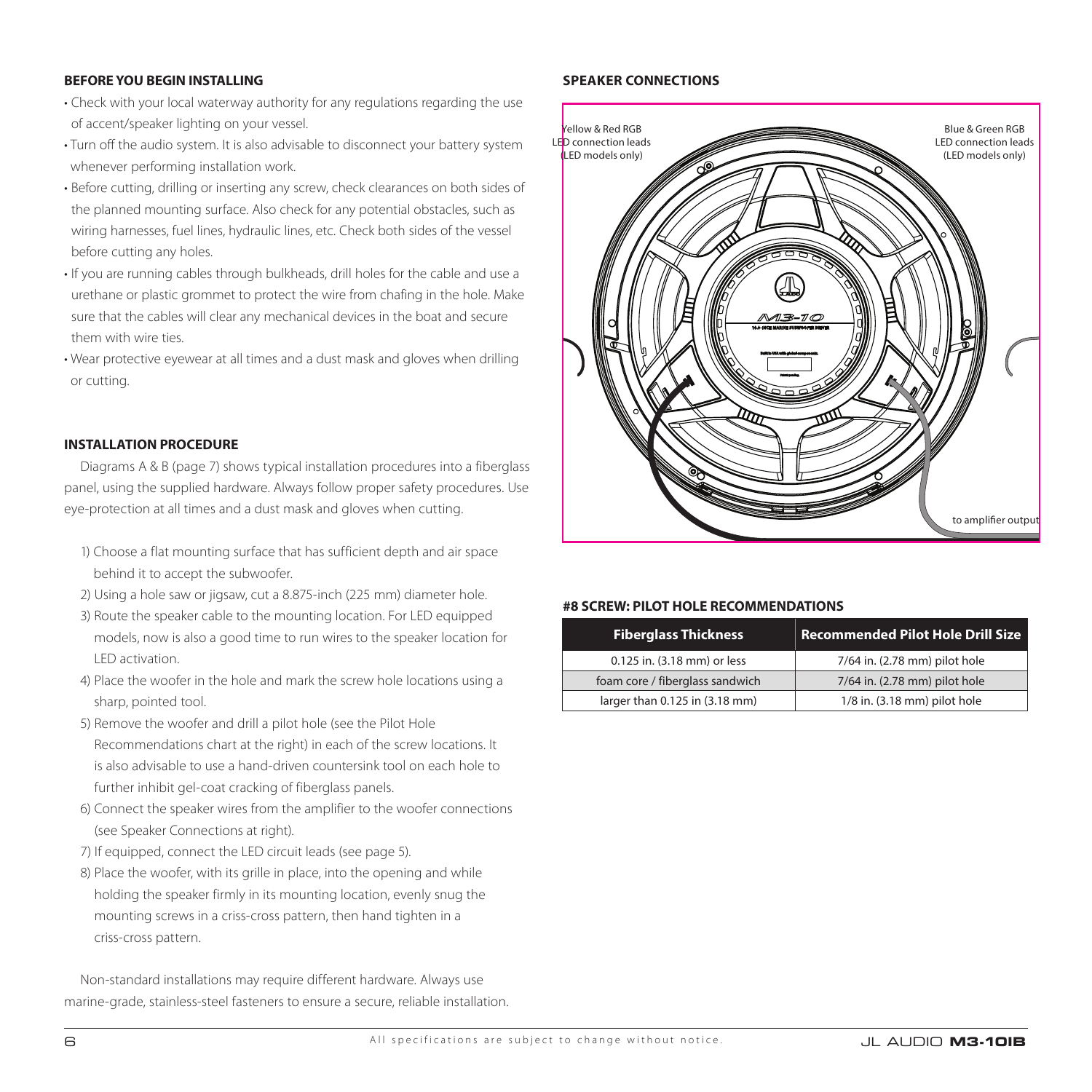